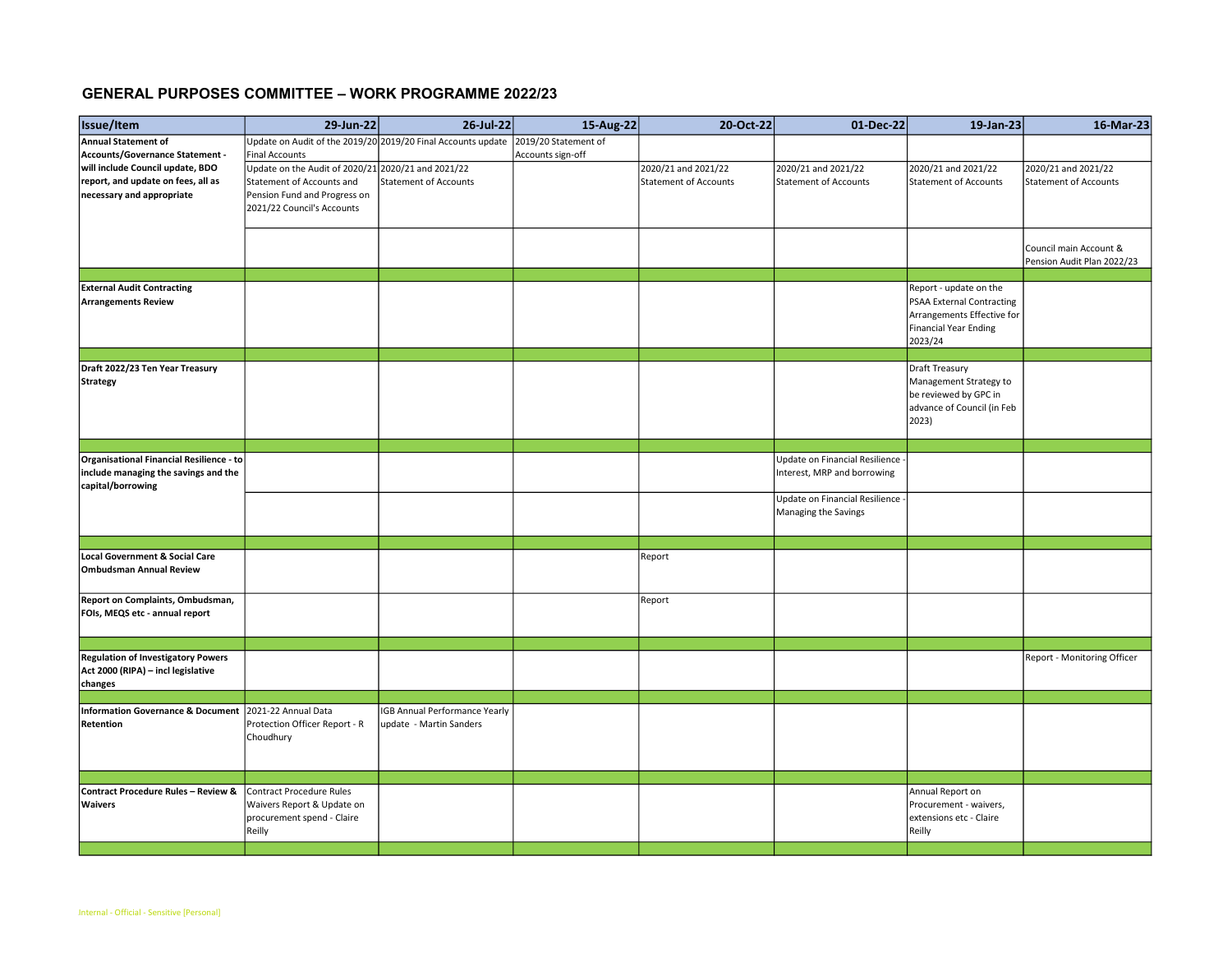| <b>Local Authority Trading Companies</b>                                   |                                                                                                                                                                                                                                             |                                                                                                                                                                   | Was to be considered at the<br>first meeting of the new<br>municipal year 22/23.<br>However, revised date<br>proposed. To be considered by<br>GPC following presentation of<br>the business plans to Cabinet in<br>September 2022. Lead Officer<br>Will Wraxall |                                                                                             |                                                     |
|----------------------------------------------------------------------------|---------------------------------------------------------------------------------------------------------------------------------------------------------------------------------------------------------------------------------------------|-------------------------------------------------------------------------------------------------------------------------------------------------------------------|-----------------------------------------------------------------------------------------------------------------------------------------------------------------------------------------------------------------------------------------------------------------|---------------------------------------------------------------------------------------------|-----------------------------------------------------|
|                                                                            |                                                                                                                                                                                                                                             |                                                                                                                                                                   |                                                                                                                                                                                                                                                                 |                                                                                             |                                                     |
| <b>Cyber &amp; Technology Security</b>                                     |                                                                                                                                                                                                                                             | Regular update report on Cyber<br>Security risks and remediation<br>plan - Kieran Murphy                                                                          |                                                                                                                                                                                                                                                                 | Regular update report on<br>Cyber Security risks and<br>remediation plan - Kieran<br>Murphy |                                                     |
| Meridian Water Risk Register Update                                        | Update Report - Peter George                                                                                                                                                                                                                | Update Report - Peter George                                                                                                                                      | Update Report - Peter George                                                                                                                                                                                                                                    | Update Report - Peter                                                                       |                                                     |
|                                                                            |                                                                                                                                                                                                                                             |                                                                                                                                                                   |                                                                                                                                                                                                                                                                 | George                                                                                      |                                                     |
|                                                                            |                                                                                                                                                                                                                                             |                                                                                                                                                                   |                                                                                                                                                                                                                                                                 |                                                                                             |                                                     |
| <b>Housing Dev Approach to Identifying</b><br><b>Risk &amp; Management</b> |                                                                                                                                                                                                                                             | Update Report - Jo Drew                                                                                                                                           |                                                                                                                                                                                                                                                                 |                                                                                             |                                                     |
|                                                                            |                                                                                                                                                                                                                                             |                                                                                                                                                                   |                                                                                                                                                                                                                                                                 |                                                                                             |                                                     |
| Risk Management Reviews - items to<br>be confirmed and allocated           |                                                                                                                                                                                                                                             |                                                                                                                                                                   |                                                                                                                                                                                                                                                                 |                                                                                             |                                                     |
| Corporate risk register update                                             |                                                                                                                                                                                                                                             |                                                                                                                                                                   | Corporate Risk Register                                                                                                                                                                                                                                         |                                                                                             | Corporate Risk Register<br>Update                   |
| Departmental risk registers                                                |                                                                                                                                                                                                                                             |                                                                                                                                                                   |                                                                                                                                                                                                                                                                 |                                                                                             |                                                     |
| Specific risk monitoring                                                   | To be agreed by GPC (in<br>previous years this included<br>MW, Housing and Financial<br>Resilience, and although no<br>longer reviewed this also<br>included in the past Covid19<br>and Brexit). Other areas could<br>be UC/cost of living? |                                                                                                                                                                   |                                                                                                                                                                                                                                                                 |                                                                                             |                                                     |
|                                                                            |                                                                                                                                                                                                                                             |                                                                                                                                                                   |                                                                                                                                                                                                                                                                 |                                                                                             |                                                     |
| Internal Audit & Investigations -<br><b>Progress Report</b>                |                                                                                                                                                                                                                                             | 2021/22 Annual Internal Audit<br>Report                                                                                                                           |                                                                                                                                                                                                                                                                 |                                                                                             |                                                     |
| Update of audit plan progress                                              |                                                                                                                                                                                                                                             | ARMS Progress Report - update ARMS Progress Report - update                                                                                                       | ARMS Progress Report - update ARMS Progress Report - update ARMS Progress Report -                                                                                                                                                                              | update                                                                                      | ARMS Progress Report -<br>update                    |
| Key risk findings                                                          | Counter Fraud Annual Report<br>2021/22                                                                                                                                                                                                      | Annual Schools Audit Report<br>2021/22                                                                                                                            |                                                                                                                                                                                                                                                                 | <b>Counter Fraud Policies</b>                                                               |                                                     |
| Investigations undertaken                                                  |                                                                                                                                                                                                                                             |                                                                                                                                                                   |                                                                                                                                                                                                                                                                 |                                                                                             |                                                     |
| Sanctions & prosecutions                                                   |                                                                                                                                                                                                                                             |                                                                                                                                                                   |                                                                                                                                                                                                                                                                 |                                                                                             |                                                     |
| Internal Audit Plan                                                        |                                                                                                                                                                                                                                             |                                                                                                                                                                   |                                                                                                                                                                                                                                                                 |                                                                                             | 2023-24 Internal Audit Plan<br>and Internal Charter |
|                                                                            |                                                                                                                                                                                                                                             |                                                                                                                                                                   |                                                                                                                                                                                                                                                                 |                                                                                             |                                                     |
| <b>General Purposes Committee Annual</b><br>Report                         | 20/21 Annual Report - Chair<br>and Monitoring Officer                                                                                                                                                                                       |                                                                                                                                                                   |                                                                                                                                                                                                                                                                 |                                                                                             |                                                     |
|                                                                            |                                                                                                                                                                                                                                             |                                                                                                                                                                   |                                                                                                                                                                                                                                                                 |                                                                                             |                                                     |
| <b>Member Induction and Development</b><br>sessions                        |                                                                                                                                                                                                                                             | Work plan for start of municipal<br>year setting out Member<br>Induction and Training (NEW in<br>response to the CIPFA review of<br>the GPC) - Monitoring Officer |                                                                                                                                                                                                                                                                 | Report setting out Training<br>and Development<br>undertaken by GPC<br>members              |                                                     |